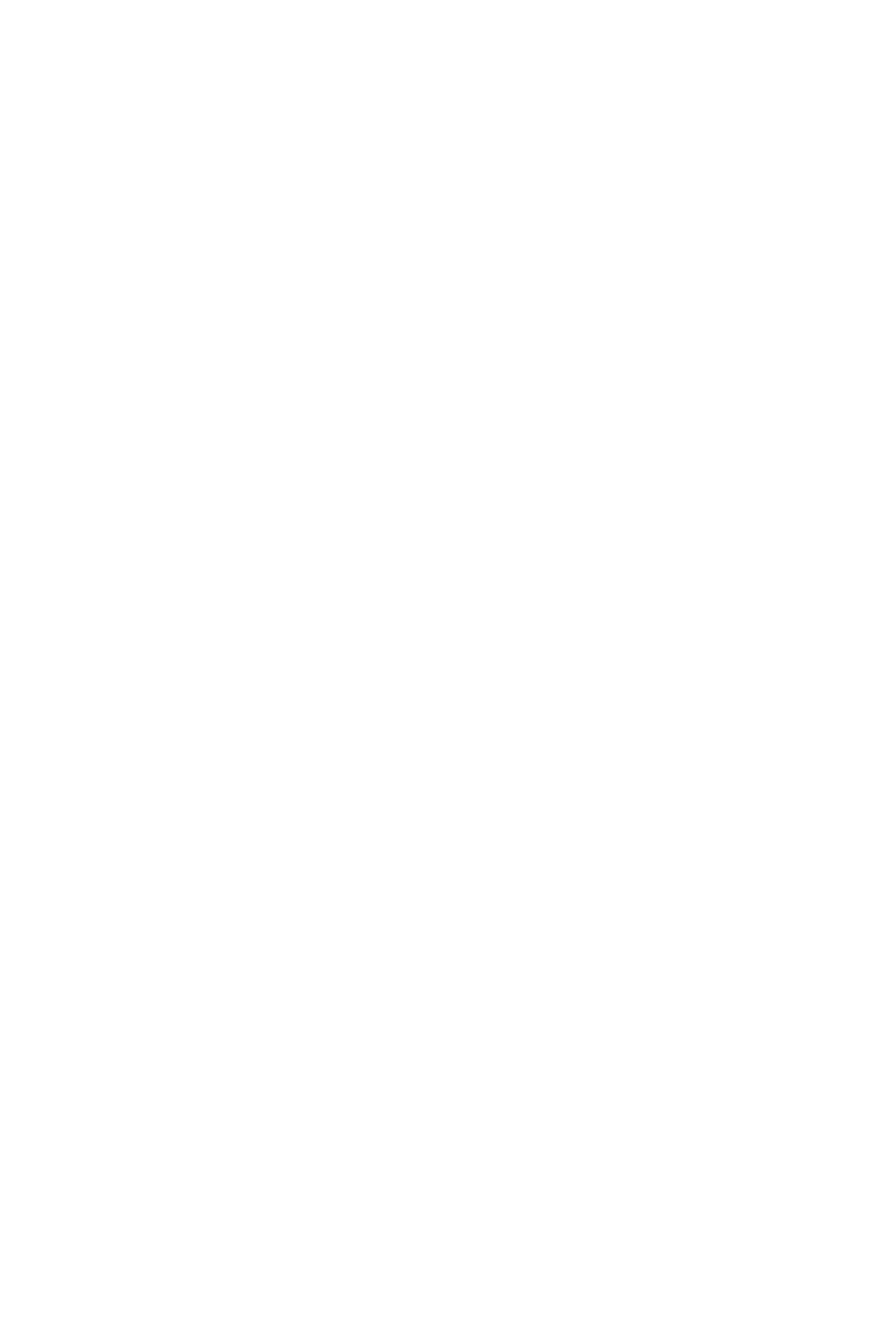## **The Next Generation of 19** The Next Generation of Challenges in the Curation **of Scholarly Data**

**CLIFFORD LYNCH**

### **INTRODUCTION**

Requirements for data curation are now well established across a wide range of scholarly disciplines, but particularly in the sciences and some social sciences, through a series of funder requirements for data management plans and policies mandating public access to large classes of research data. Institutional policies and journal editorial policies surrounding the management and availability of research data support and complement the funder-driven initiatives. The need for effective and affordable research data management services will only grow over the next decade.

The previous chapters of this book have covered the evolution of the policy environment and discussed some of the technical issues surrounding data curation. One of the most important and unusual contributions of the book is a series of case studies of pioneer and early adopter experiences in responding to the data curation challenges; in the next few years, we will see many more institutions following in the footsteps described in these leadership case studies, and designing services informed by the experiences documented here. The overarching priorities for the next few years will be to help faculty to develop credible data management plans, to appropriately document the datasets that they share and preserve, and to help them find platforms (either locally developed, through consortia or disciplinary centers, or even via commercial services) to share data and to prepurchase assured bit preservation for periods on the order of five to ten years. Until these three groups of services are in place and operating effectively and at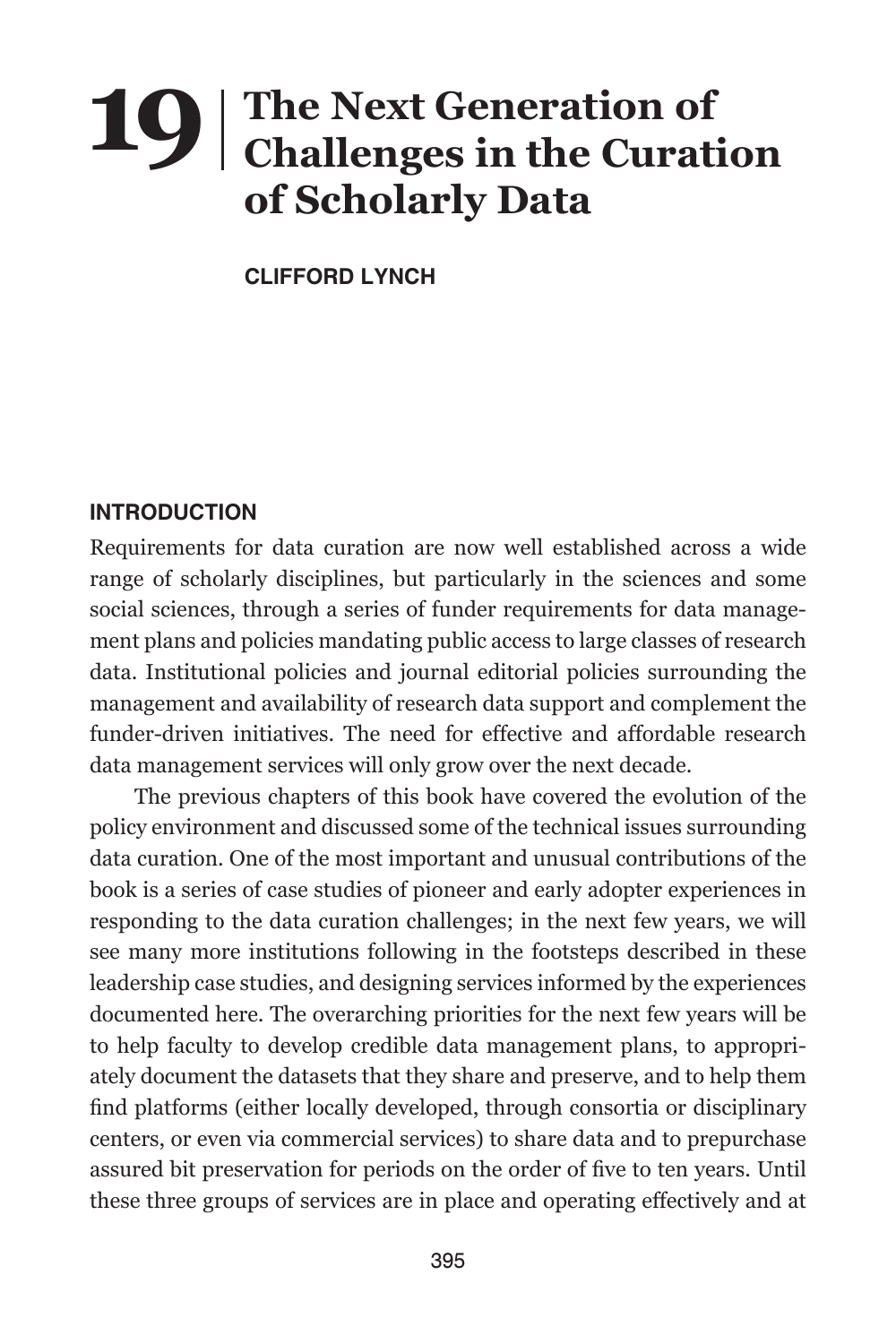scale, many other challenges will have to wait or will be dealt with only on an ad-hoc basis when absolutely unavoidable.

And there is also a *new* group of challenges waiting in the wings, appearing as a result of the initial success in meeting these first three most urgent and most basic needs.

My purpose in this concluding chapter is to sketch a number of what I believe will be the key next-generation challenges. These are challenges that will ultimately need systematic engagement, and generally better sooner than later. Most of these are not very well understood at this point, and experience with them is very limited; however, it is certainly not too soon to put them on the strategic planning agenda for data curation work, to begin thinking about how to approach them, and in some cases, to start building experimental or prototype services. As with so many aspects of data curation, pure research is of limited value; it is necessary to actually build and deploy attempts at genuine operational services, working with real research data and real researchers, in order to make meaningful progress.

While some of my examples and specifics have been drawn almost exclusively from the United States, I believe that we will see very similar issues emerge in other national settings. Perhaps the area of greatest variation will be in the conflicts surrounding data that involves human subjects, where divergent national policies involving health care delivery—and thus health care records, privacy, and similar issues—may result in quite different outcomes from nation to nation (and thus, perhaps, even more formidable obstacles for sharing and reuse of such data *across*  national borders).

## **MOTIVATIONS AND DRIVERS FOR THE DEPLOYMENT OF DATA CURATION SERVICES**

Before looking at these new challenges, it is useful to summarize the forces that are driving the various players—funders, scholars, the institutions that host these scholars, and journal editors—in their current actions related to research data. In general, these players are not calling for data curation, preservation, and sharing because it is abstractly the right thing to do as part of the creation, dissemination, and stewardship of knowledge; their motivations are much more specific and pragmatic. I do not believe that this array of driving forces will change significantly, at least over the next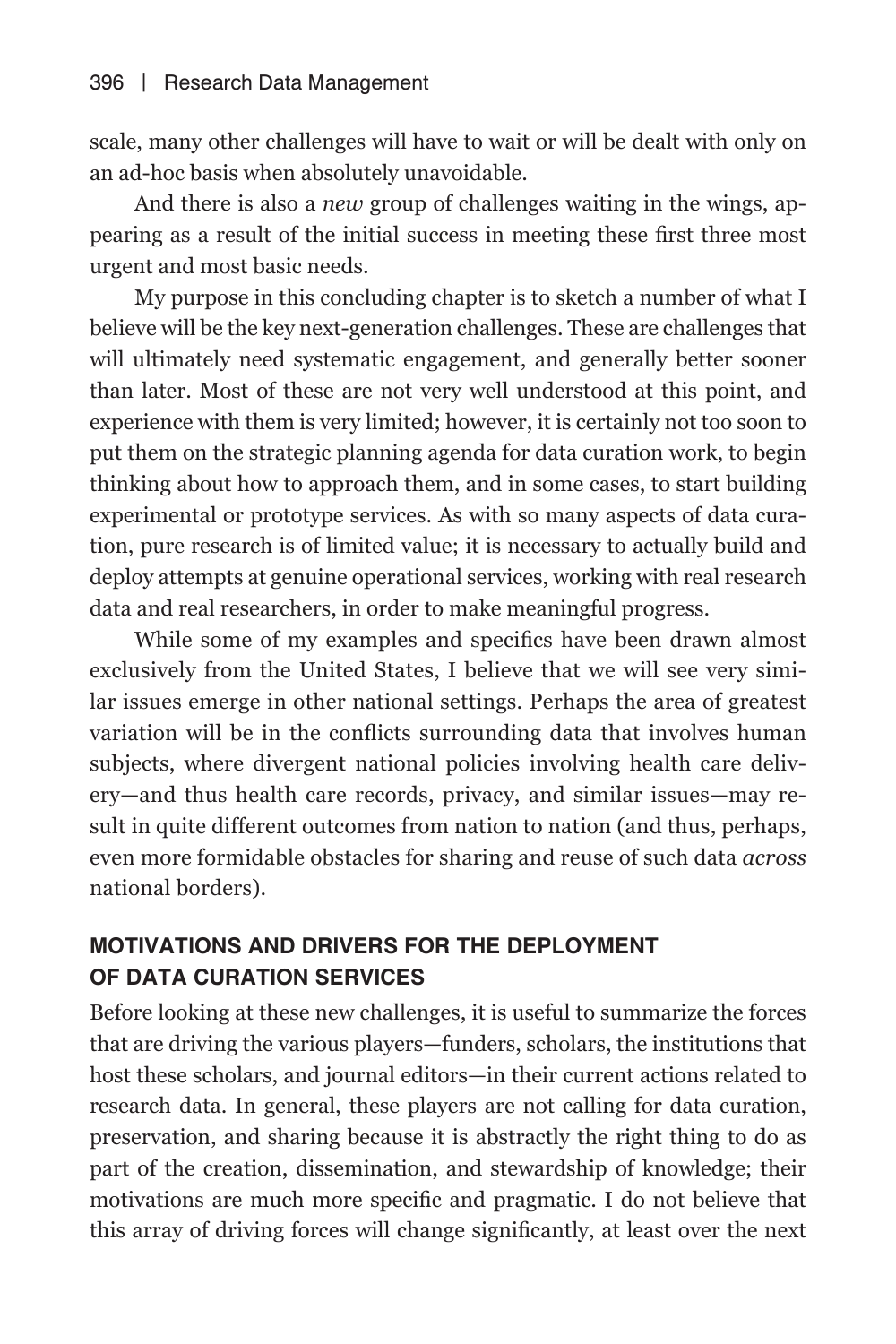ten years, so understanding them is essential to situating both current developments and the next generation of challenges.

Funders, and particularly public funders, are under great pressure to show how their funding contributes to broad economic growth, how it addresses the needs of society, and to demonstrate that the requirements that they impose on the work they fund makes discovery ever more rapid, extensive, and cost-effective. From this perspective, they are not interested in data preservation or even data sharing other than as a necessary precondition to data reuse; they are interested in conformance to their data management and sharing policies because it is the only way they can create the preconditions for data reuse. They are hungry for examples of how data reuse has improved the processes of scholarship and discovery, or contributed to economic growth, job creation, control of health care costs, or public policy.

While research libraries and other memory organizations do, I believe, have a deep and genuine mission in data stewardship as part of their commitment to managing the intellectual and cultural record and its underlying evidentiary base for the long term, at the broader level of research universities institutionally, the greatest pragmatic and operational interest is in ensuring conformance to funder requirements and managing institutional risk and liability. They certainly will provide some funding support for the long-term stewardship work of their memory organizations. They welcome improvements in the processes of research and scholarship, but usually they rely on the faculty to drive such improvements.

The vast majority of faculty will, at least in the near term, see little real benefit from making their data available for sharing. Despite work on data citation practices and on changing evaluation criteria for researchers, it will take a long time for faculty contributions of data for potential community reuse to make a compelling and widespread difference in tenure and promotion cases; the inertia and conservatism in this system is enormous. So developing and subsequently implementing data management plans will most often be viewed as just one more burden imposed by the funding agencies; faculty will want to satisfy these new requirements in the most time-efficient and easiest fashion. Some faculty (we don't know how many, or in what disciplines) will be very creative in exploiting the growing amounts of data available for reuse and will find their own scholarly work advanced. There will, of course, be some high-profile cases where faculty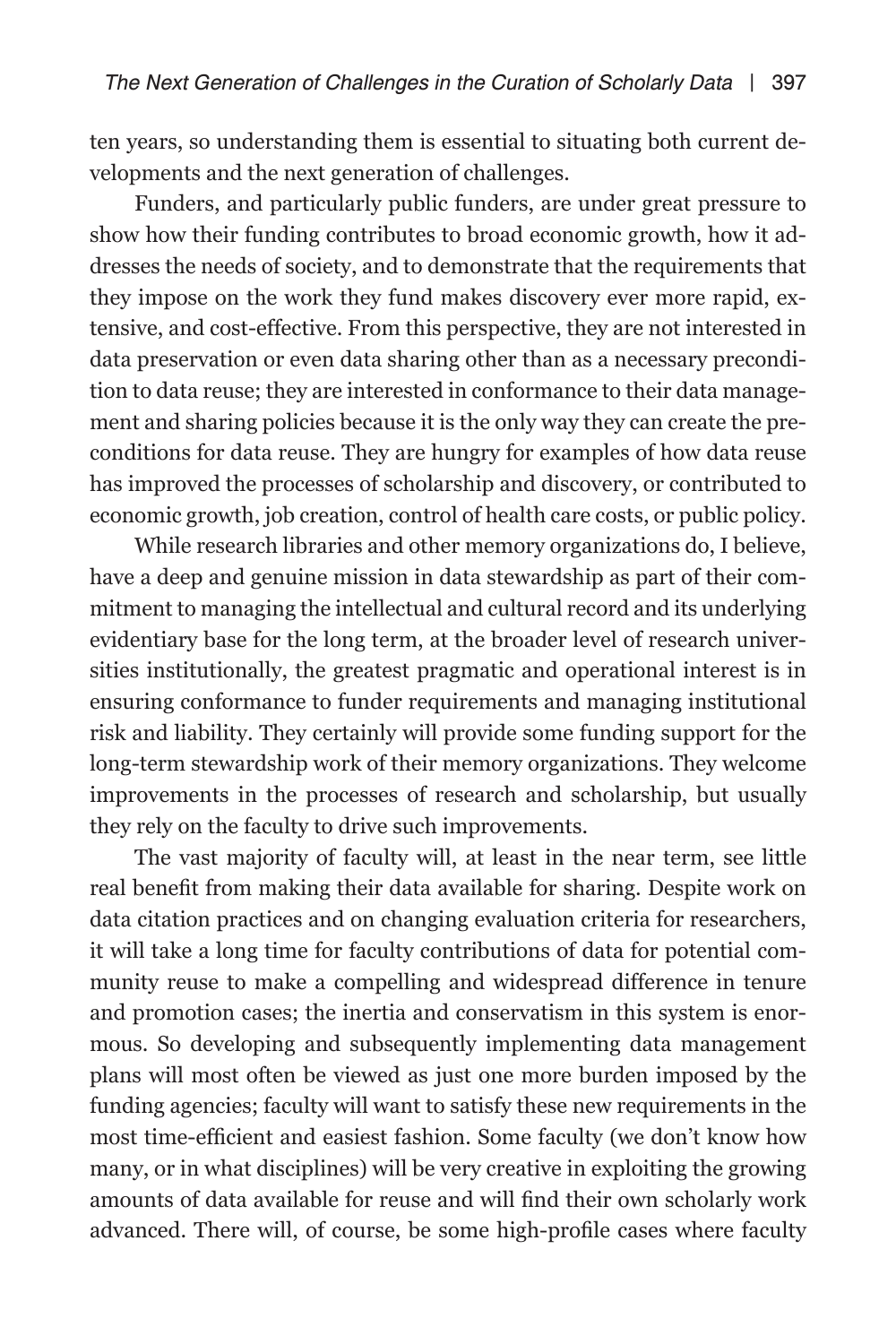who obtain important new results through data reuse gain important recognition (keep in mind that the funders are eager to identify, encourage, and recognize these scholars). Even researchers who provide data that is subsequently reused to significant effect may find their contributions honored—but there's a sizeable luck factor here, as it is not so much that they make data available for possible reuse as it is that they were lucky enough to have someone actually reuse it and then make an important discovery.

In a significant number of scientific disciplines, there is a growing crisis of reproducibility. With increasing frequency, papers report results that cannot be reproduced by other researchers. This is not new, and there are many reasons for it, not all of them sinister: inadequately documented methodologies; honest errors, sloppy work, or simply an incomplete understanding of new phenomena that are being reported and their causes (often compounded by a rush to publish); unavailability of data, tools, and/or materials to other researchers seeking to reproduce the work; and outright fraud and fabrication of data. As funding continues to decline and the number of researchers competing for funding (and tenure and promotion) continues to grow, this establishes a hypercompetitive environment that puts greater pressure on reproducibility. This is of great concern to all players—scholars, journals (doing more agressive and adversarial refereeing in response to a growing number of deceptive submissions and retractions), institutions, and funders. This crisis of reproducibility is starting to surface more frequently in political settings and broad public fora, and carries with it a very real risk of eroding public support for science and for scientific research. One easily can see a future where funders and institutions, assisted by journals and many individual scholars, introduce increasingly heavy-handed policies to root out irreproducible research; the retention of data and the sharing of data (perhaps as part of the refereeing process, but certainly effective as of publication) will be important elements here.

A final point on reproducibility: in most cases, it is a fairly short-term problem. Other researchers will try to reproduce results soon after their publication, and much of the practical thinking about reproducibility focuses on a relatively short time window, say five years or so. It is both very costly and very difficult (due to changes in experimental technology and methodology) to think in terms of reproducing a 50-year-old result, particularly without some fundamental rethinking about exactly what one is trying to reproduce.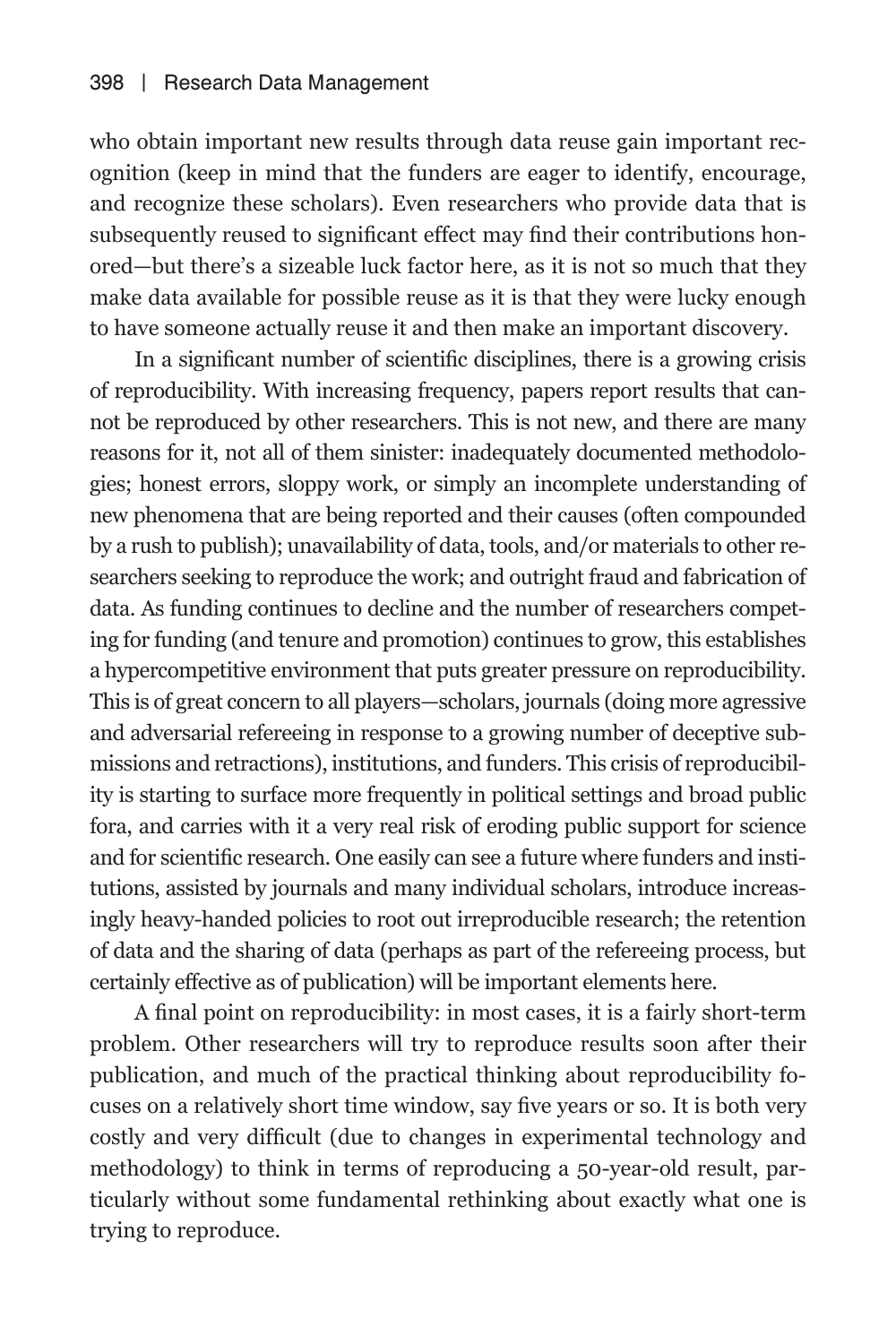## **THE NEW DATA CURATION CHALLENGES**

#### **Software**

In a substantial number of cases, the interpretation and analysis of data is deeply intertwined with the availability of specialized software. Both the level of interdependence between software and data and the level of complexity of the software vary greatly. There is at least some reason to believe that software "decays" more rapidly than data, and it will require more frequent and more costly interventions to ensure that it continues to be useable over time (though there are promising developments in areas such as virtualization and emulation that offer some hope here, but these are certainly not a panacea).

Software is also vital when trying to reproduce published results. The good news here is the fairly short time horizon means that the software needs to be saved and made available for sharing, but it probably can be successfully maintained across the necessary time period.

It is clear that funders are going to have to develop a more holistic view of data management, and specifically address software as well as data in management plans; some of the major science funding agencies, at least in the United States, are already starting to think about this.

We will need to be able to offer researchers services that can preserve complex collections of interconnected data and software (and documentation), or simply preserve more general purpose software independent of specific datasets. In both cases, it will be essential to be clear about what it actually means to "preserve" the software in question and to understand the cost implications of various choices, particularly over a range of timescales. For example, there is a great difference between a preservation program that ensures that a given set of software is always ready to run on the most popular platform or platforms of the day, and a preservation program that simply makes it possible to launch an effort to resurrect a given set of software in future with a fairly high likelihood of success (given enough time and money). At the more demanding levels of software curation and preservation, the availability and development of the necessary skills and expertise in the workforce will be a serious problem.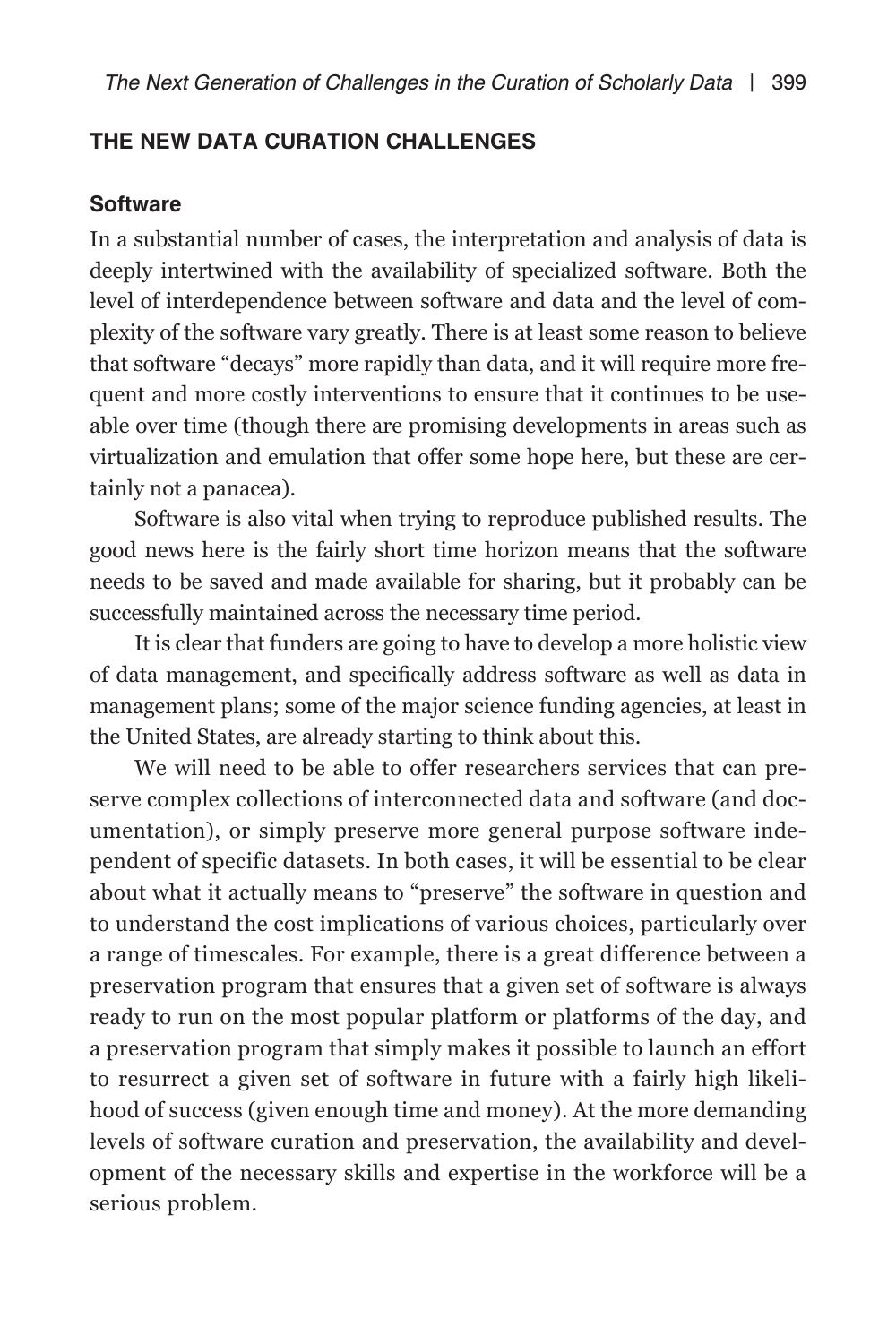## **Conformance: Auditing the Promises in Data Management Plans**

Today, short of a decision by a funder (or an institution) to audit conformance to a data management plan, which is most likely going to be specific to an individual contract or grant, or perhaps to the set of contracts and grants given to a specific institution, there is no way to track conformance to the promises made in a data management plan. Either such mechanisms will need to be developed or there will be reliance on occasional spot audits by funders, probably accompanied by increasingly draconian punishments in order to encourage compliance. This could shift the compliance monitoring burden at least in part to institutions (as is the case with many other funder requirements), but the problems of mechanisms and scale are conserved. Institutions will need to think very carefully about where to situate responsibility for audit and enforcement organizationally: if mishandled, it could easily poison the development of what everyone hopes will be collaborative and constructive relationships between institutional data curators and faculty researchers.

There are a few specific points in surrounding conformance that merit comment. In terms of data sharing for replication of results or reuse, there are two possible approaches. One is to say that data must be shared *upon request*, and to rely mainly on complaints from frustrated requestors to identify compliance problems. The other is to insist that data is placed in a transparent and public repository; it is then possible to just check that the data has been deposited and that the repository is being operated according to good practices. Clearly the second situation is much more tractable from the point of view of checking compliance, but if there are constraints on the data (for example, privacy constraints or a requirement that those who want to reuse the data contractually agree they will not attempt to deanonymize it) then considerations of control, accountability, and liability become complex. There are many implications here for how, why, and under what criteria we certify repositories.

A second issue is how often, and for how long, compliance needs to be verified, and what to do if there is a problem. Suppose that a data management plan promises to keep a dataset for 50 years. Is it enough to confirm that it has been deposited into a "reputable" repository that promises to keep it for 50 years, or do we have to periodically check that it is still there? Who certifies reputable repositories, and what happens if they fall upon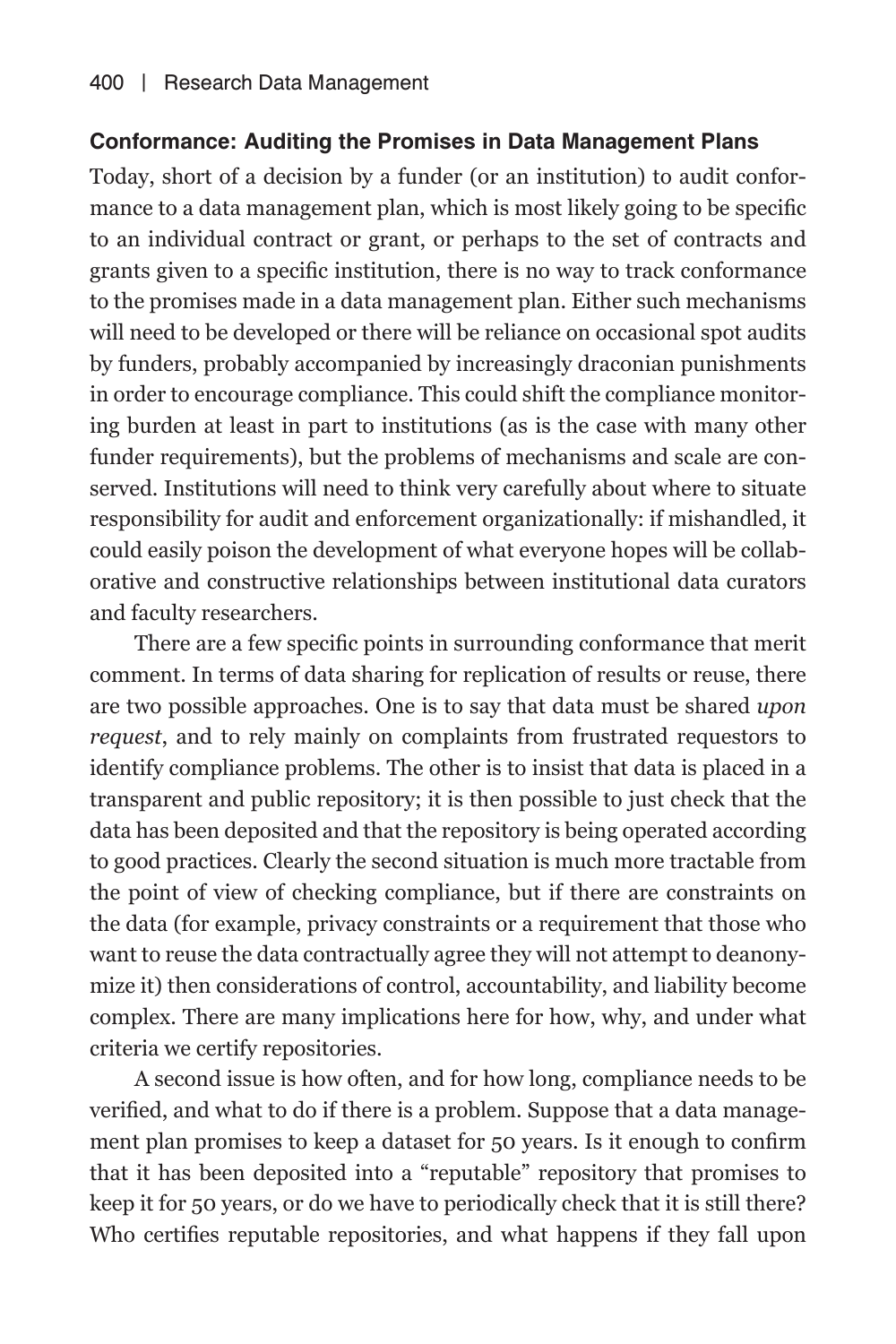hard times or fail recertification? If there is a problem, who is responsible for dealing with it (particularly given that data can outlive the investigator who created it)? Implicit here is that the balance of responsibility between faculty investigators and host institutions in meeting commitments to funders, and how this balance may be shifted by time and circumstance, is going to be mapped out as part of the ongoing focus on compliance.

## **Implications of Term-Limited Data Preservation Strategies: Managing Reassessment**

One of the striking—and in my view overall very positive—changes in thinking about research data stewardship (and many other areas of digital preservation) over the past few years has been the move away from talking about taking a single decision and set of actions aimed at preserving data "forever" (or at least for a very long and indeterminate period of time). Instead, a stewardship organization makes a commitment to take care of a collection of data for a specific period of time—something on the order of 10 or 20 years, perhaps—after which it makes no further promises except that it will see that the collection receives a review and that it will ensure that if some other organization wants to accept responsibility for an additional period of time, it will cooperate actively in an orderly and well-thought-out transfer of the collection that will make every effort to preserve data integrity. This kind of thinking is prominent in the 2010 report of the *Blue Ribbon Task Force on Sustainable Digital Preservation and Access*, for example. This shift is driven in part by the recognition that we still have very limited experience in assessing the relative merits of various preservation choices about research data under constrained resources that say we cannot save everything (indeed, while discarding at this level is familiar to archivists in some other settings, it is relatively unfamiliar to research libraries operating as a system). Another motivation is a recognition that the uncertainties involved in very long-term commitments are not just technical; they are financial (in the sense of rates of return on funds) and organizational.

The upshot of this shift is that for data that does not fit into a disciplinary repository, it is increasingly common to find proposals to guarantee to preserve datasets (at the bit level) and make them publically accessible for a period of five or ten years (with the costs prefunded as part of the grant budget). At least by implication, and sometimes explicitly, there is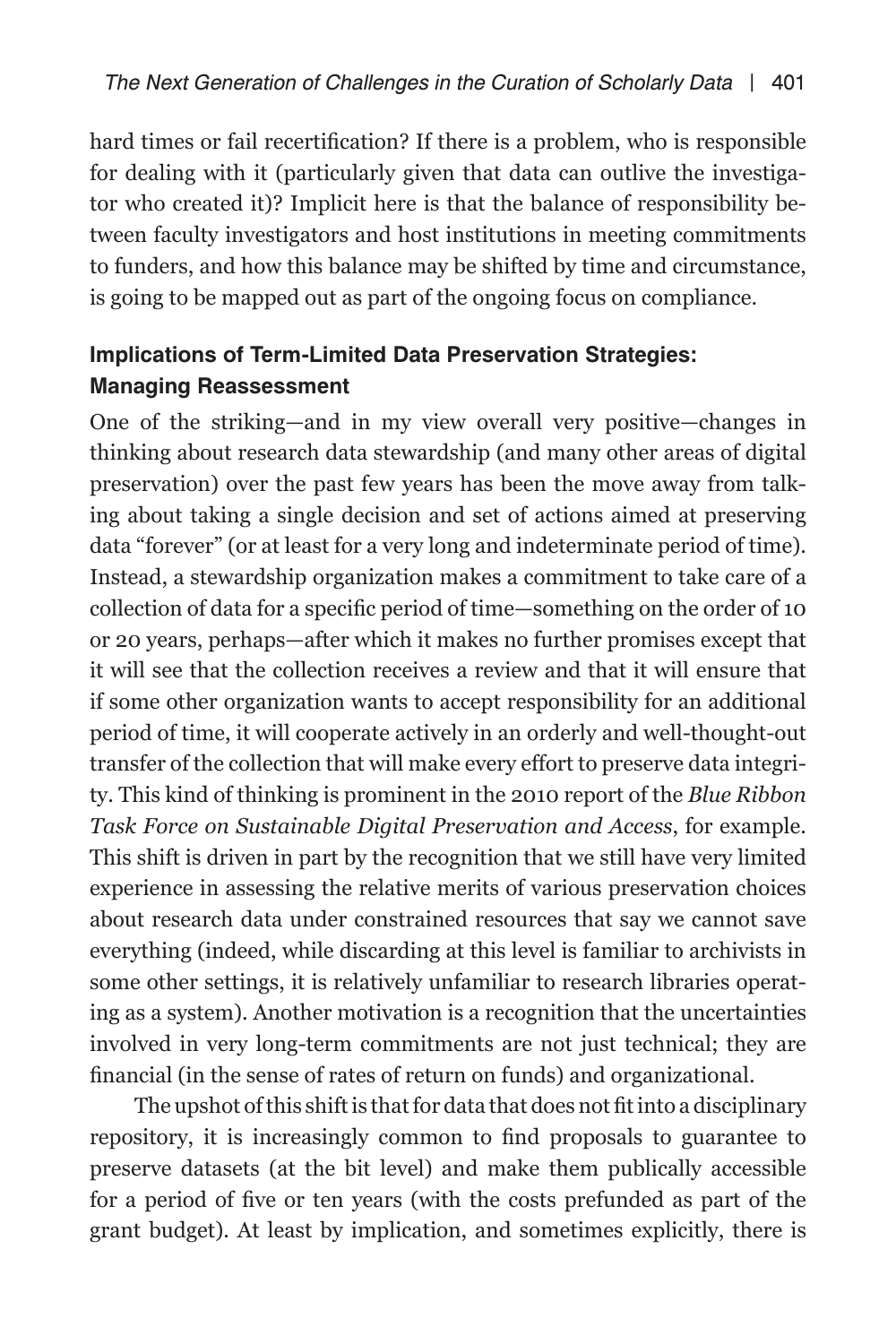a reassessment process that will be conducted at the end of this period; if the data is viewed as of sufficient continued value, funding will be found for someone to sustain the data for an additional term (after which the process presumably repeats). Experience with the levels and purposes of data reuse during the earlier periods will help to inform the choices about whether to renew the data. This is perfectly reasonable—but there are no mechanisms in place to support this kind of periodic review and reassessment, or to gather funding other than individual institutional budgets to support ongoing stewardship.

Developing these mechanisms is going to become increasingly urgent over the next decade, and there are some very complex organizational challenges implicit in any successful approach. One is simply scale. Another is the way to balance the views of different disciplines, since the relevance and importance of a data collection to various disciplines may well shift over time. A third deals with tension between decisions that are local to a given institution and allocate institutional funds, and the need to think about research data as a shared asset and shared record that is held by the entire research and education community, nationally and internationally. A fourth challenge is to define the mechanisms and level of participation by funding agencies in the longer-term stewardship of research data. Addressing the challenges here will require both action at the institutional level, by frontline data curators and their institutional leadership, and also policy development and implementation of collaborative mechanisms and frameworks at the national and international levels.

## **Understanding What Is Worth Preserving**

Current trends suggest to me that over the next five or ten years we will collectively retain much more research data than we have the past. Some of this will be driven by the demands for reproducibility, but as already discussed, reproducibility typically supports only fairly short-term retention. Hopes that data will be reused are another driver, but beyond hope, we know very little in general about likelihood of reuse, or the time horizons within which that reuse is likely to occur, if it does occur. There are some classes of data where reuse is quite likely: data that is directly comparable to other data, which can be aggregated into some kind of time series or larger aggregate (for example, a set of medical records that can be combined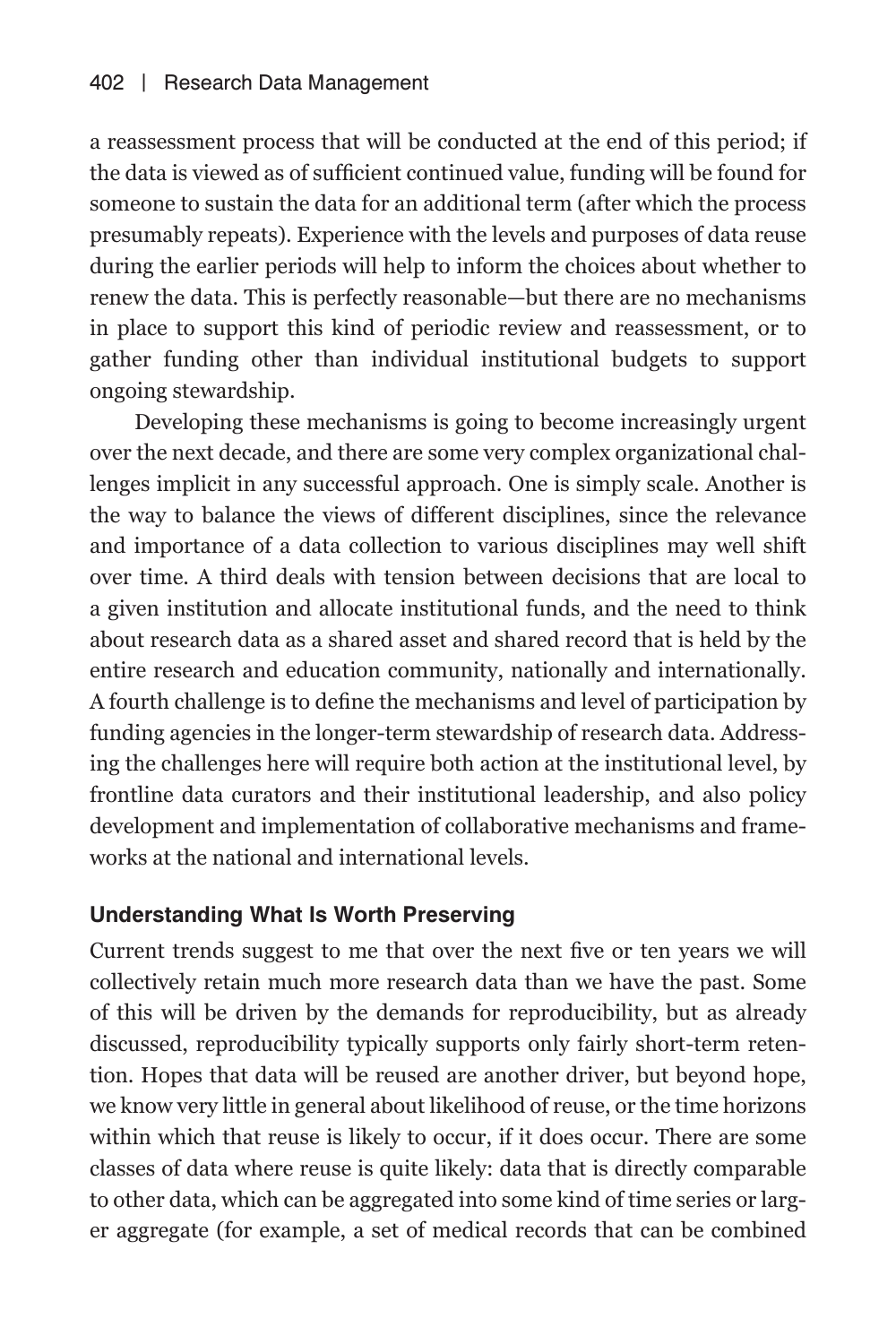for greater statistical resolution of rare effects). A lot of this kind of data already goes into disciplinary databases or data repositories. Indeed, one of the powerful catalysts that funders can use to encourage data sharing and reuse is the identification of such classes of data and then the creation of databases or data repositories to facilitate aggregation and normalization.

Beyond reproducibility demands and hopes for near-term reuse, it will fall to our established stewardship organizations to allocate resources for the longer-term preservation and management of selected research data resources. The opportunities will doubtless vastly exceed available resources. The first round of these decisions will come quickly, more quickly than I think that many organizations realize, as short-term commitments funded through data management plans and associated grants expire. Institutions (individually and collectively) come to these decisions with a weak analytic framework to assist in decision making. Among the factors to be considered, and somehow balanced against each other, are: the very difficult to assess hope of reuse in future, perhaps in disciplines very distant from those that originally generated the data; the quality of the data and its documentation; the irreplaceability of many classes of observational (as opposed to experimental) data; the economic or ethical costs of regenerating experimental data (clinical trials, the use of animals, the cost of recreating experimental apparatus); and, of course, estimates of the cost of preserving specific collections of data. We will need good models, best practices, thoughtful analysis of experiences with case studies, and staff development opportunities to help with these critical decisions.

## **Data Involving Human Subjects**

There is an enormous emerging collision between the desires to share and reuse data, with all the benefits these practices can offer, and the very complex institutions and policies that have been established to protect the safety, privacy, and dignity of human beings who provide data to the research process. The landscape here is enormously complicated and problematic—there are very complex regulations from the Department of Health and Human Services in the United States (plus a massive set of revisions currently under review and discussion), inconsistent and sometimes idiosyncratic implementations of these regulations through local campus institutional review boards (IRBs), and a dearth of mechanisms for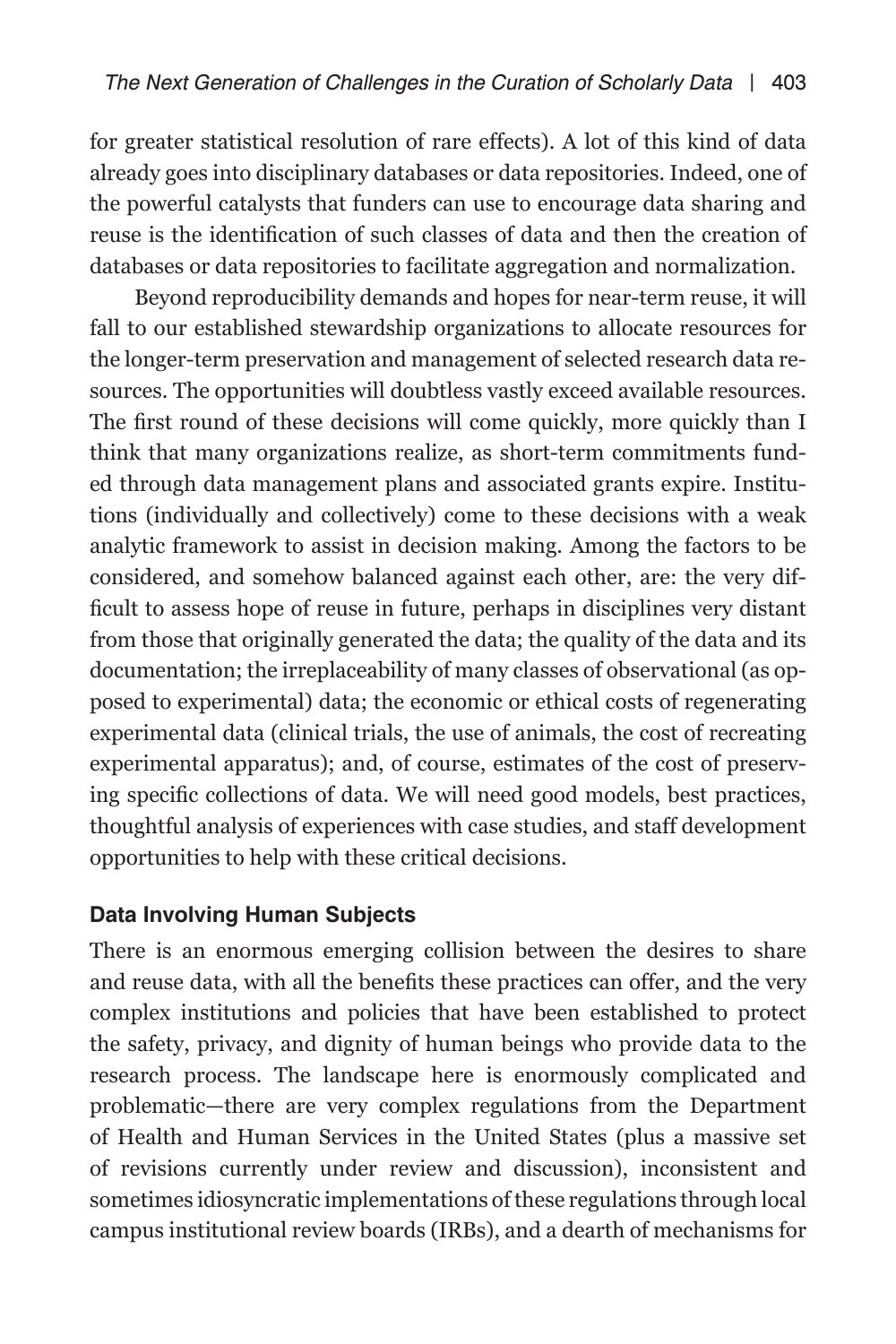facilitating multicampus research collaborations (much less international collaborations). The jurisdiction of the IRBs goes far beyond research related to medical and psychological experiments into social science surveys, and, on some campuses, oral history and other interview-based data collection.

One cornerstone concept in protecting human subjects is informed consent; this includes ensuring that potential subjects understand what data is being collected about them, how long it will be retained, who gets to use it, and an understanding of the specific uses to which it will be put (including the risks of those uses). Even if the potential subjects were willing to sign very general release forms that would facilitate sharing and reuse of data, the use of such consent forms would likely be rejected by the local IRB; at best, some specific and constrained kinds of data reuse, such as a meta-analysis, might be included in an acceptable consent agreement.

Another very problematic area here is the anonymization of data involving human subjects. For some kinds of reuse, an anonymized version of a data collection, which breaks the links between data and the individuals that provided it, is sufficient (though, of course, many other reuse scenarios will require the full data). But researchers in many fields and many contexts, from genomics to information science (query logs), have discovered that it is incredibly difficult to irrevocably anonymize data, particularly if data from multiple sources are merged together. So now we see researchers who want to reuse data being asked to certify that they will not attempt to deanonymize it; even more problematically, there may be some attempt to "qualify" the potential reusers and reuses as "legitimate" in some fashion, which quickly runs contrary to the goals of promoting broad and creative reuses, and engaging industry and the broad general public, not just the research community, in the reuse of data (and particularly data produced with public funding).

A broad and constructive conversation on the conflicts between the protection of human subjects and the advancement of scholarly work has been very difficult to advance; many scholars across the spectrum of disciplines conduct their research at the pleasure of the largely unaccountable IRB system, and thus, they are reluctant to challenge this system. There have been some recent promising beginnings, such as the National Research Council project titled "Revisions to the Common Rule for the Protection of Human Subjects in Research in the Behavioral and Social Sciences" ([http://www8.](http://www8.nationalacademies.org/cp/projectview.aspx?key=49500)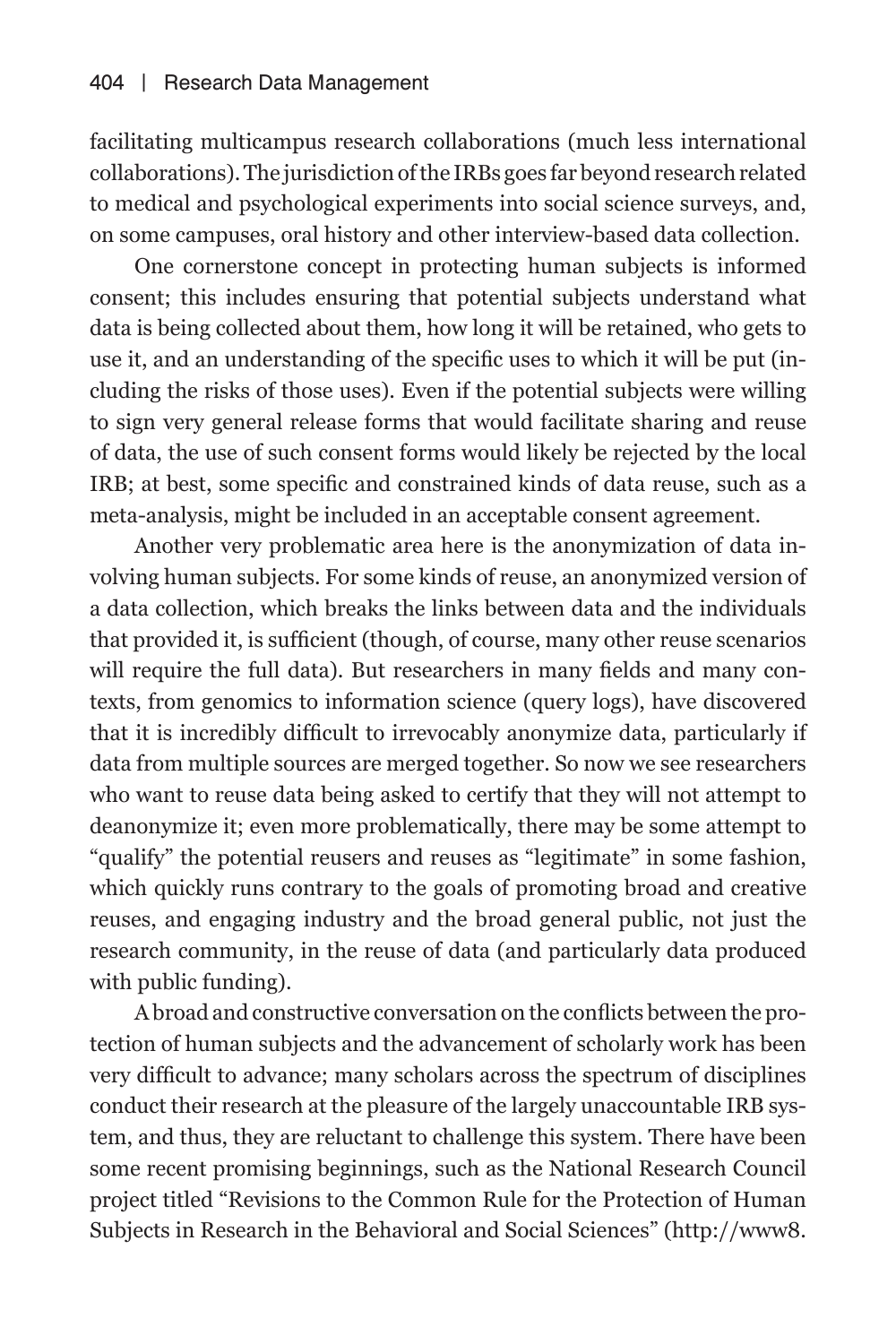[nationalacademies.org/cp/projectview.aspx?key=49500](http://www8.nationalacademies.org/cp/projectview.aspx?key=49500)), which has recently issued a workshop report titled *Proposed Revisions to the Common Rule: Perspectives of Social and Behavioral Scientists* ([http://www.nap.](http://www.nap.edu/catalog.php?record_id=18383) [edu/catalog.php?record\\_id=18383](http://www.nap.edu/catalog.php?record_id=18383)). Additionally, there have been some very creative developments in the biomedical area (see the work of the Sage Bioinformatics Forum, [http://sagebase.org,](http://sagebase.org) or the work of John Wilbanks on the Portable Legal Consent Framework, [http://weconsent.us\)](http://weconsent.us).

This creates many challenges for frontline data curation, beginning with the development of data management plans. Data management plans need to be synchronized with negotiations between investigators and IRBs about experimental protocols and the handling of data collected through these protocols, and often these negotiations will continue far into the actual conduct of the research funded under a given grant. As conformance is tracked more seriously, it may be necessary to develop ways to evolve and amend data management plans in light of these ongoing negotiations with IRBs. While there is often some form of support, education, and training available to investigators in meeting IRB requirements, there will be a need to provide these investigators with information and advice on how to *balance* IRB demands with the demands of funders to facilitate sharing and reuse of data. A good deal of the burden here is likely to fall on the institutional data curation staff, who will need to develop considerable expertise in these complex areas. There will also be a demand for flexible data publishing and curation platforms that can meet the IT security requirements imposed by IRBs and by other regulations such as the *Health Insurance Portability and Accountability Act* (HIPAA).

## **Really Long-Term (Semantic) Preservation**

Almost all of the practical research data management preservation work I am aware of has been about preserving bits across time, and ensuring that these bits are documented with sufficient metadata and other explanatory material that then can be understood and reused, today or tomorrow, by people other than those who created it. (In truth, while it may be possible to reuse data without communicating with the creator of the data, it can be perilous, particularly when there is not an active community already working with the data; access to the creator is often a great boon.) At least conceptually, bit-level preservation is fairly straightforward.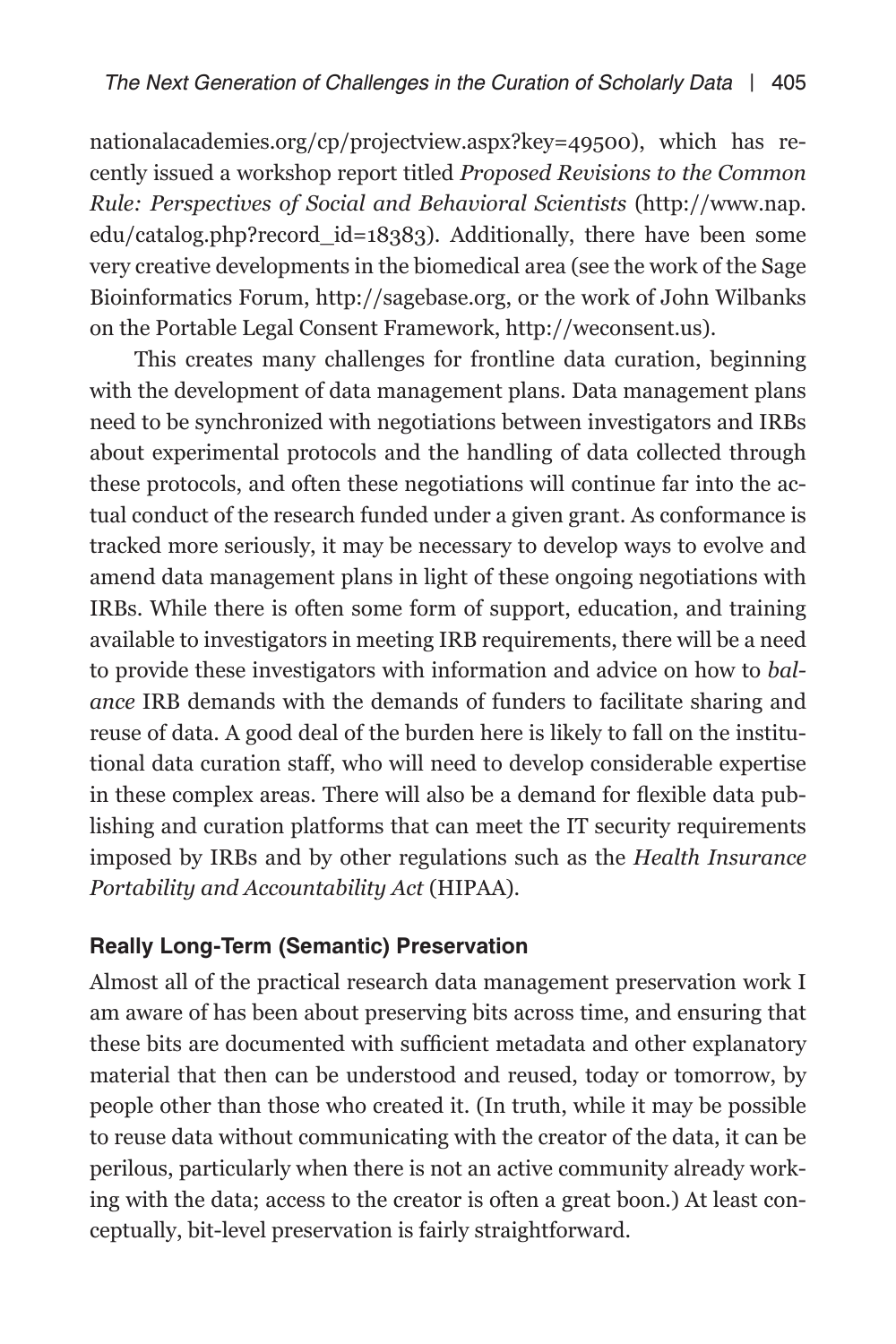#### 406 | Research Data Management

There are ideas about higher levels of preservation driven mostly by changing information technology practices and standards (e.g., moving from a proprietary format to an open standard as software evolves; updating ASCII or EBCDIC data to UNICODE; migrating from an older image format like JPEG to a newer one like JPEG 2000; converting from SGML to XML). These conversions will be much less frequent than migrating from one storage system or medium to a newer one and copying the bits over; they can be substantially more complex, however, and involve sometimes very subtle curatorial choices. Yet over extended periods of time, they are important in keeping materials meaningfully useable and interpretable. We have some experience with these types of conversions, though limited.

As we think about preserving research data across really long periods of time, however, it is clear that matters get very complex indeed. The underlying experimental methods or observational tools change as technology changes; understanding of the contexts surrounding data shift as new disciplinary paradigms emerge, and agreement on what data is actually significant and what characterizes objects or processes also changes. We have almost no experience in this area, or only very unsatisfactory partial analogies (trying to understand alchemical texts from the perspective of modern chemistry, for example). Understanding the limits of our ability to preserve, and our ability to reuse across long periods of time and the massive evolution of knowledge will be very important in making decisions about where to invest and what promises we can responsibly make to the present and the future. At the very least, it is important for our frontline data curators to inject a note of humility and caution about confidence in very long-term preservation.

## **CONCLUSION**

We are at the early stages of a genuine systemic and systematic response to the data stewardship challenges framed by the emergence of e-research, and to seizing the opportunities promised by more effective, broadscale data sharing and reuse. Key players in the system—notably the funders and policymakers—have made a clear commitment to addressing the issues and to forcing other players to do so as well.

Today intensive frontline institutional research data curation efforts are underway to respond rapidly to the most basic needs: documenting data man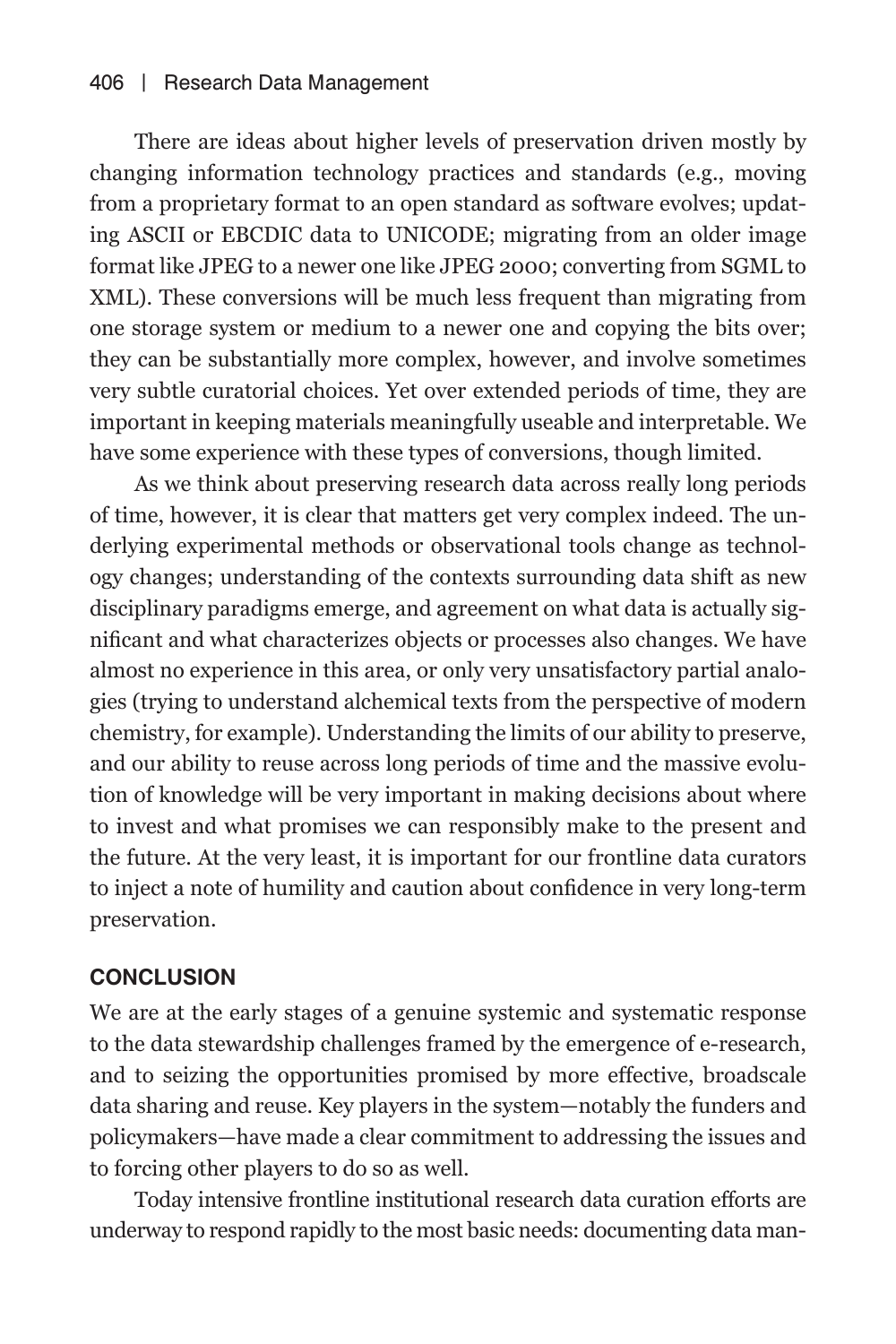agement plans, setting up data documentation, bit preservation, and data publishing services. Some leadership institutions now have relatively advanced, robust, and comprehensive services in place; many others are following, with initial services either deployed or in the advanced planning stages.

I have not devoted much attention here to these three basic services, which are extensively covered elsewhere in this volume; however, it is important to emphasize that while they are reasonably clear conceptually, as the scale and depth of experience increases, some very critical operational issues are going to emerge. For example, data repositories are going to emerge as very attractive, high-value targets on an increasingly hostile Internet. Further, the security problems that we tend to emphasize here (because of incidents in other contexts) are data breaches: some attacker obtains access to data that was not intended to be generally available. But probably of greater concern in the data curation context is outright destruction or, even worse, deliberate corruption (perhaps quiet, unannounced, and subtle) of research data, potentially calling results and reputations into question through problems with replication, or leading to chains of erroneous conclusions or pointless investigations as data is reused and the corruption propigates.

Another area of great concern is ensuring that research data is appropriately documented to permit and facilitate reuse (which also implies discovery and assessment, but goes beyond these activities). It is easy to be glib about this, and to appeal to library and/or archival descriptive practices, which are by and large entirely insufficient to support the full cycle of reuse. We can certainly point to some real successes in documenting for reuse, ranging from social science survey data to remote sensing and geospatial data, clinical trials, or gene sequences, but this is often data that is collected with reuse in mind, and often comes out of fairly large-scale data acquisition projects. In other settings there is very little experience with data reuse; today's attempts at documentation are mostly best guesses and assumptions, unproven in actual reuse situations. And the documentation—and particularly automatic documentation (of parameters and readings from various kinds of experimental apparatus, data provenance, or computational workflows)—is still a very active research area. As we gain more experience with reuse in different domains and contexts, we will learn what documentation practices work and what is